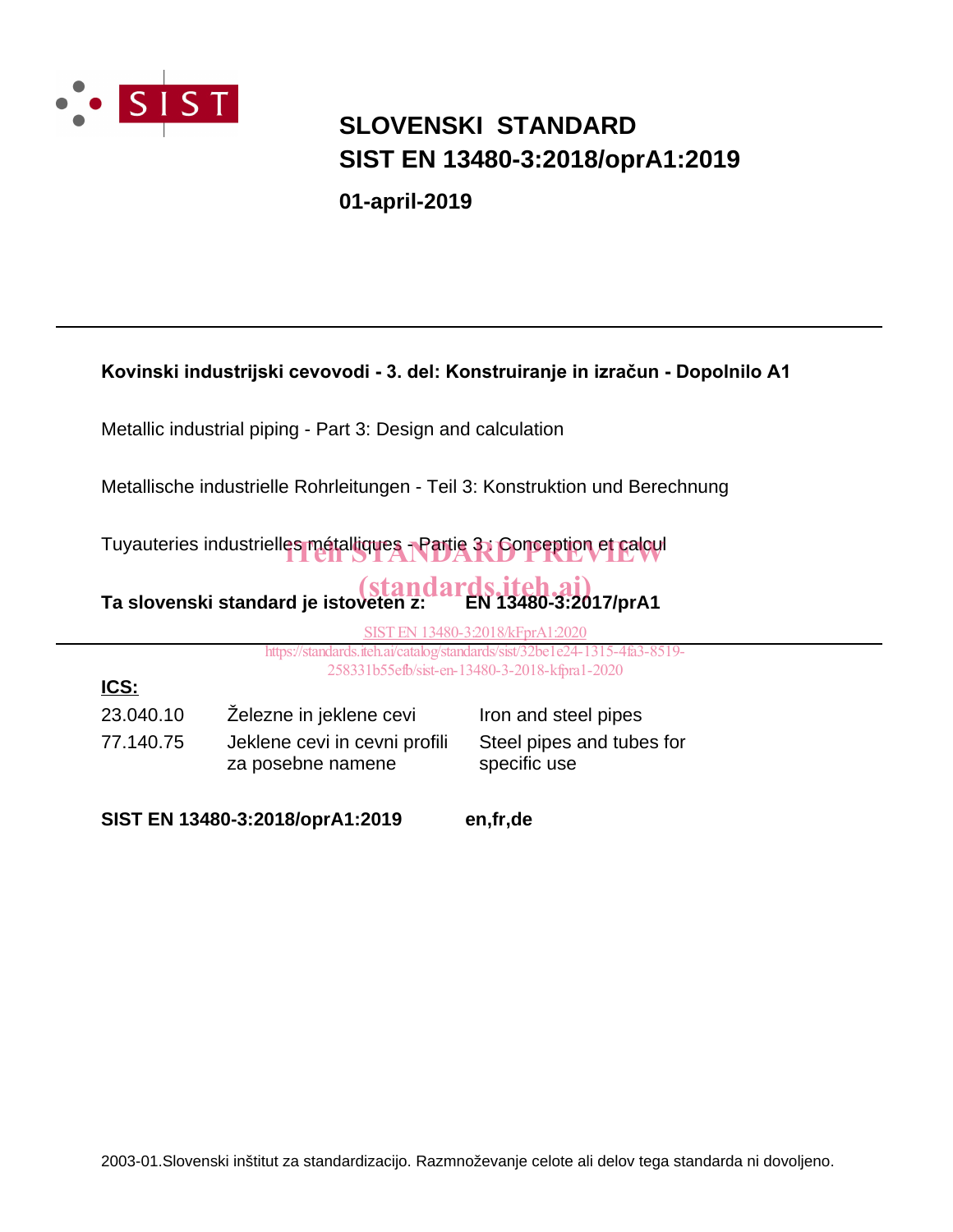**SIST EN 13480-3:2018/oprA1:2019**

# iTeh STANDARD PREVIEW (standards.iteh.ai)

SIST EN 13480-3:2018/kFprA1:2020 https://standards.iteh.ai/catalog/standards/sist/32be1e24-1315-4fa3-8519- 258331b55efb/sist-en-13480-3-2018-kfpra1-2020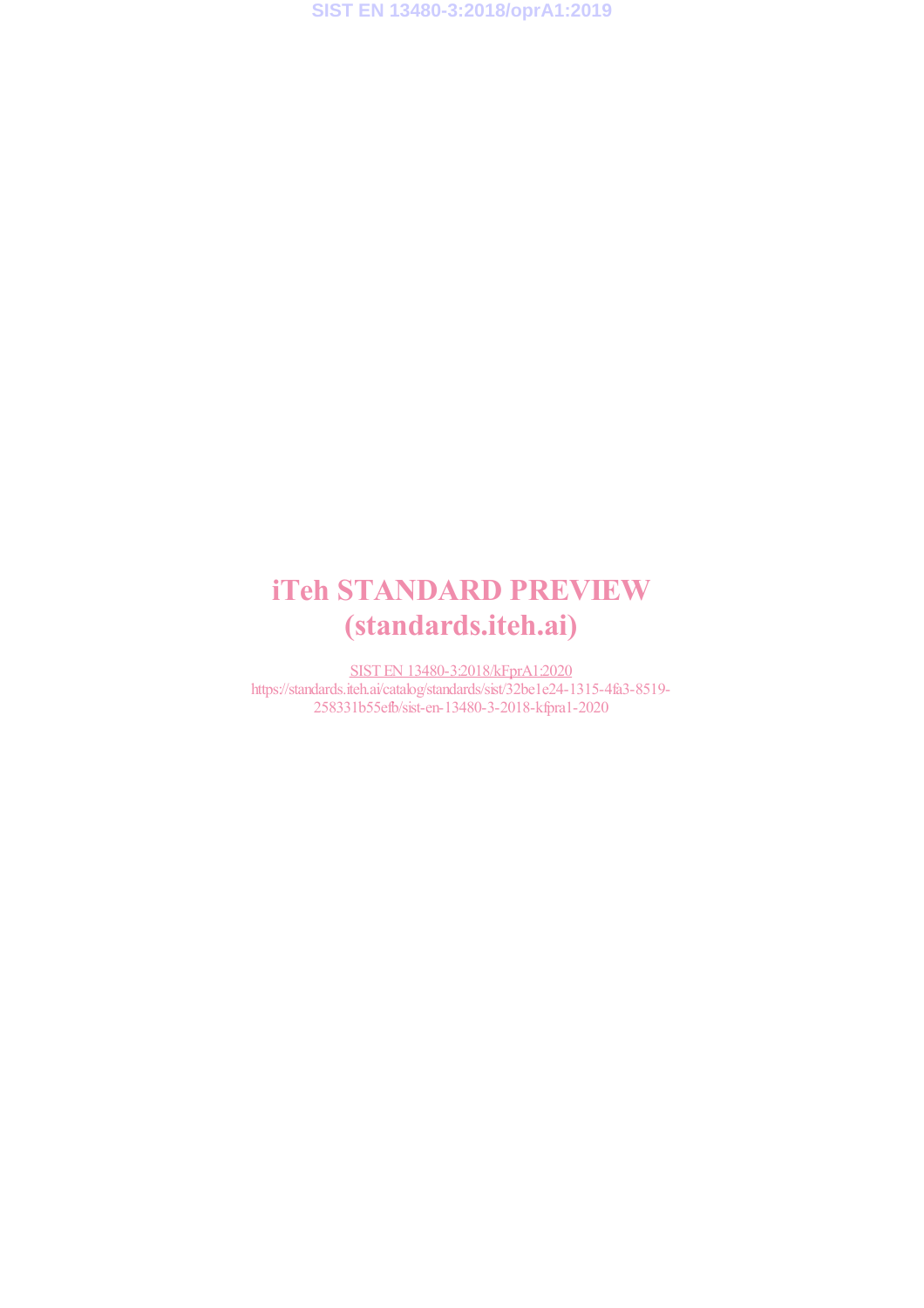# EUROPEAN STANDARD NORME EUROPÉENNE EUROPÄISCHE NORM

# **DRAFT EN 13480-3:2017**

## **prA1**

March 2019

ICS 23.040.01

English Version

## Metallic industrial piping - Part 3: Design and calculation

Tuyauteries industrielles métalliques - Partie 3 : Conception et calcul

 Metallische industrielle Rohrleitungen - Teil 3: Konstruktion und Berechnung

This draft amendment is submitted to CEN members for enquiry. It has been drawn up by the Technical Committee CEN/TC 267.

This draft amendment A1, if approved, will modify the European Standard EN 13480-3:2017. If this draft becomes an amendment, CEN members are bound to comply with the CEN/CENELEC Internal Regulations which stipulate the conditions for inclusion of this amendment into the relevant national standard without any alteration.

This draft amendment was established by CEN in three official versions (English, French, German). A version in any other language made by translation under the responsibility of a CEN member into its own language and notified to the CEN-CENELEC Management Centre has the same status as the official versions.

CEN members are the national standards bodies of Austria, Belgium, Bulgaria, Croatia, Cyprus, Czech Republic, Denmark, Estonia, Finland, Former Yugoslav Republic of Macedonia, France, Germany, Greece, Hungary, Iceland, Ireland, Italy, Latvia, Lithuania,<br>Luxembourg, Malta, Netherlands, Norway, Poland, Portugal, Romania, Serbia, Slovakia, Slovenia, S Luxembourg, Malta, Netherlands, Norway, Poland, Portugal, Romania, Serbia, Slovakia, Slovenia, Spain, Sweden, Switzerland, Turkey and United Kingdom.

SIST EN 13480-3:2018/kFprA1:2020

Recipients of this draft are invited to submit, with their comments, notification of any relevant patent rights of which they are aware and to provide supporting documentation.<br>
258331b55efb/sist-en-13480-3-2018-kfpra1-2020

**Warning** : This document is not a European Standard. It is distributed for review and comments. It is subject to change without notice and shall not be referred to as a European Standard.



EUROPEAN COMMITTEE FOR STANDARDIZATION COMITÉ EUROPÉEN DE NORMALISATION EUROPÄISCHES KOMITEE FÜR NORMUNG

**CEN-CENELEC Management Centre: Rue de la Science 23, B-1040 Brussels** 

Ref. No. EN 13480-3:2017/prA1:2019 E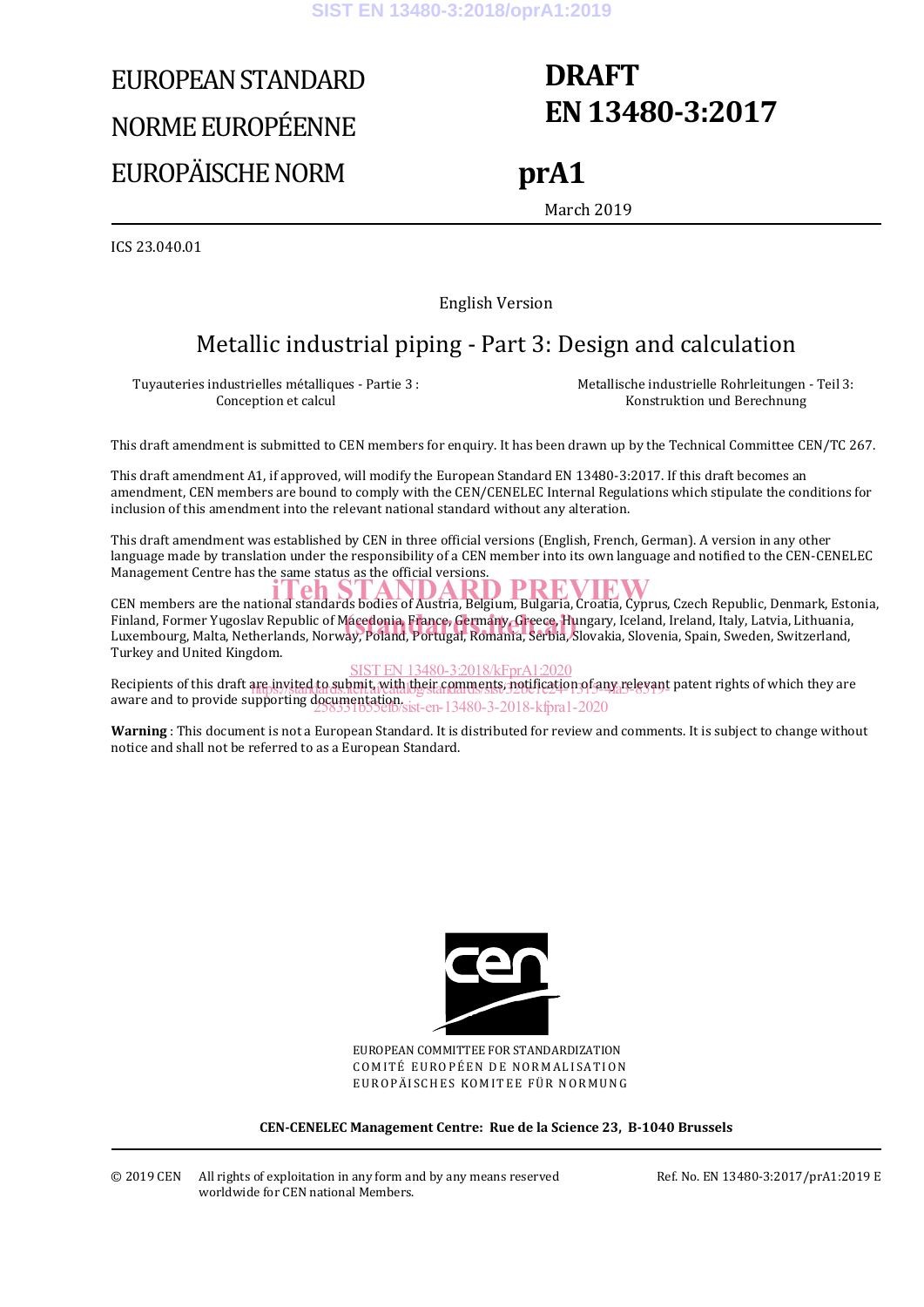#### **SIST EN 13480-3:2018/oprA1:2019**

### **EN 13480-3:2017/prA1:2019 (E)**

## **Contents Page**

| 1            |                                                                                 |  |
|--------------|---------------------------------------------------------------------------------|--|
| $\mathbf{2}$ |                                                                                 |  |
| 3            |                                                                                 |  |
| 4            |                                                                                 |  |
| 5            |                                                                                 |  |
| 6            | Modifications to 4.6, Dimensioning of piping components subject to pressure 5   |  |
| 7            |                                                                                 |  |
| 8            |                                                                                 |  |
| 9            |                                                                                 |  |
| 10           |                                                                                 |  |
| 11           |                                                                                 |  |
| 12           | Modifications to 6.2, Pipe bends and elbows RD PREVIEW                          |  |
| 13           |                                                                                 |  |
| 14           |                                                                                 |  |
| 15           |                                                                                 |  |
| 16           | Modifications to 7.1, Dished ends Settlesist-en-13480-3-2018-kfpral-2020        |  |
| 17           |                                                                                 |  |
| 18           |                                                                                 |  |
| 19           |                                                                                 |  |
| 20           |                                                                                 |  |
| 21           |                                                                                 |  |
| 22           |                                                                                 |  |
| 23           |                                                                                 |  |
| 24           |                                                                                 |  |
| 25           | Modifications to 10.3.2.3, Determination of allowable number of load cycles  10 |  |
| 26           |                                                                                 |  |
| 27           |                                                                                 |  |
| 28           |                                                                                 |  |
| 29           |                                                                                 |  |
| 30           |                                                                                 |  |
| 31           |                                                                                 |  |
| 32           |                                                                                 |  |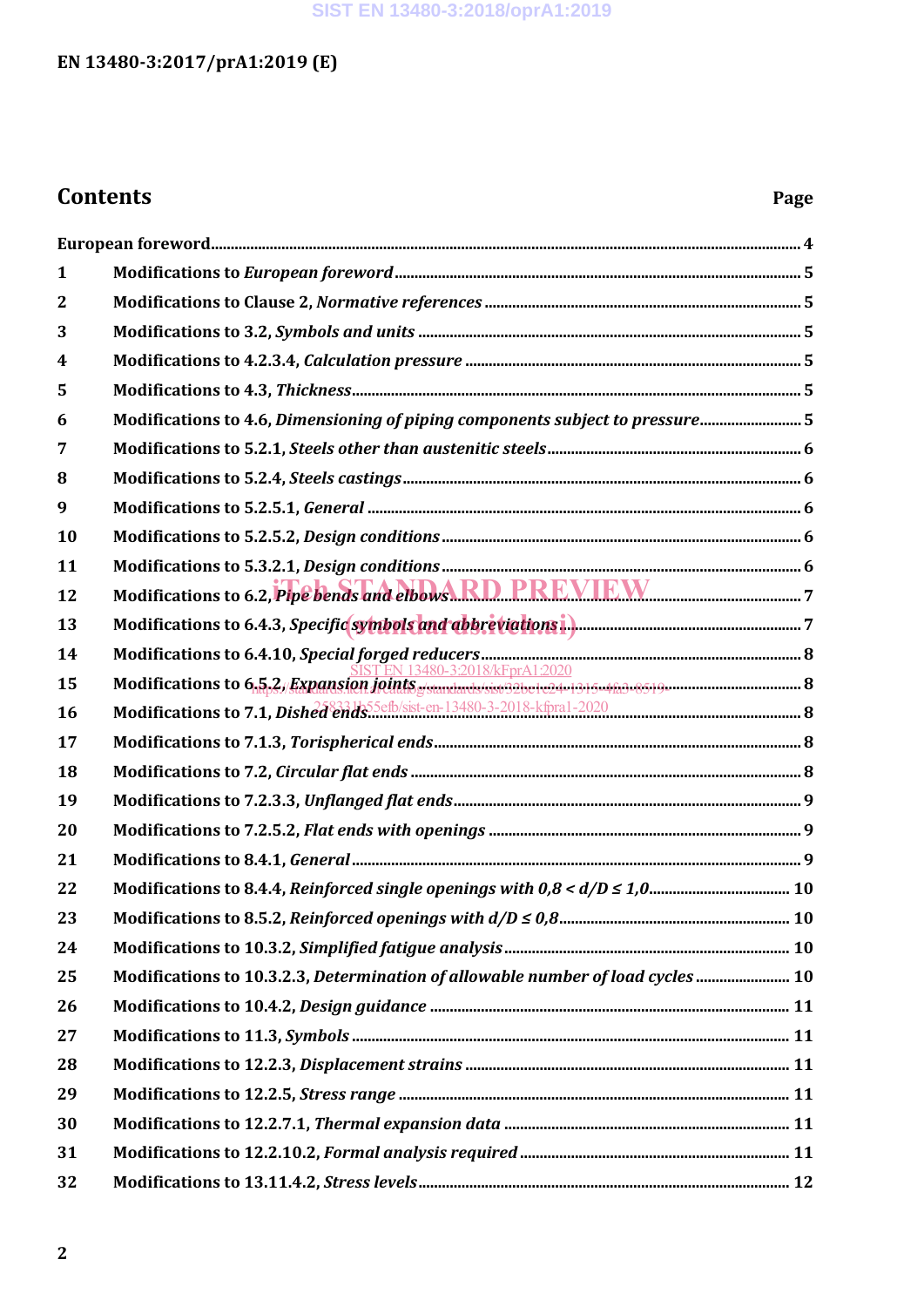#### **EN 13480-3:2017/prA1:2019 (E)**

| 33 |                                                                                      |  |
|----|--------------------------------------------------------------------------------------|--|
| 34 |                                                                                      |  |
| 35 |                                                                                      |  |
| 36 |                                                                                      |  |
| 37 |                                                                                      |  |
| 38 |                                                                                      |  |
| 39 |                                                                                      |  |
| 40 | Modifications to F.2, Measures to be taken when the calculated fatigue life has been |  |
| 41 |                                                                                      |  |
| 42 |                                                                                      |  |
| 43 |                                                                                      |  |

# iTeh STANDARD PREVIEW (standards.iteh.ai)

SIST EN 13480-3:2018/kFprA1:2020 https://standards.iteh.ai/catalog/standards/sist/32be1e24-1315-4fa3-8519- 258331b55efb/sist-en-13480-3-2018-kfpra1-2020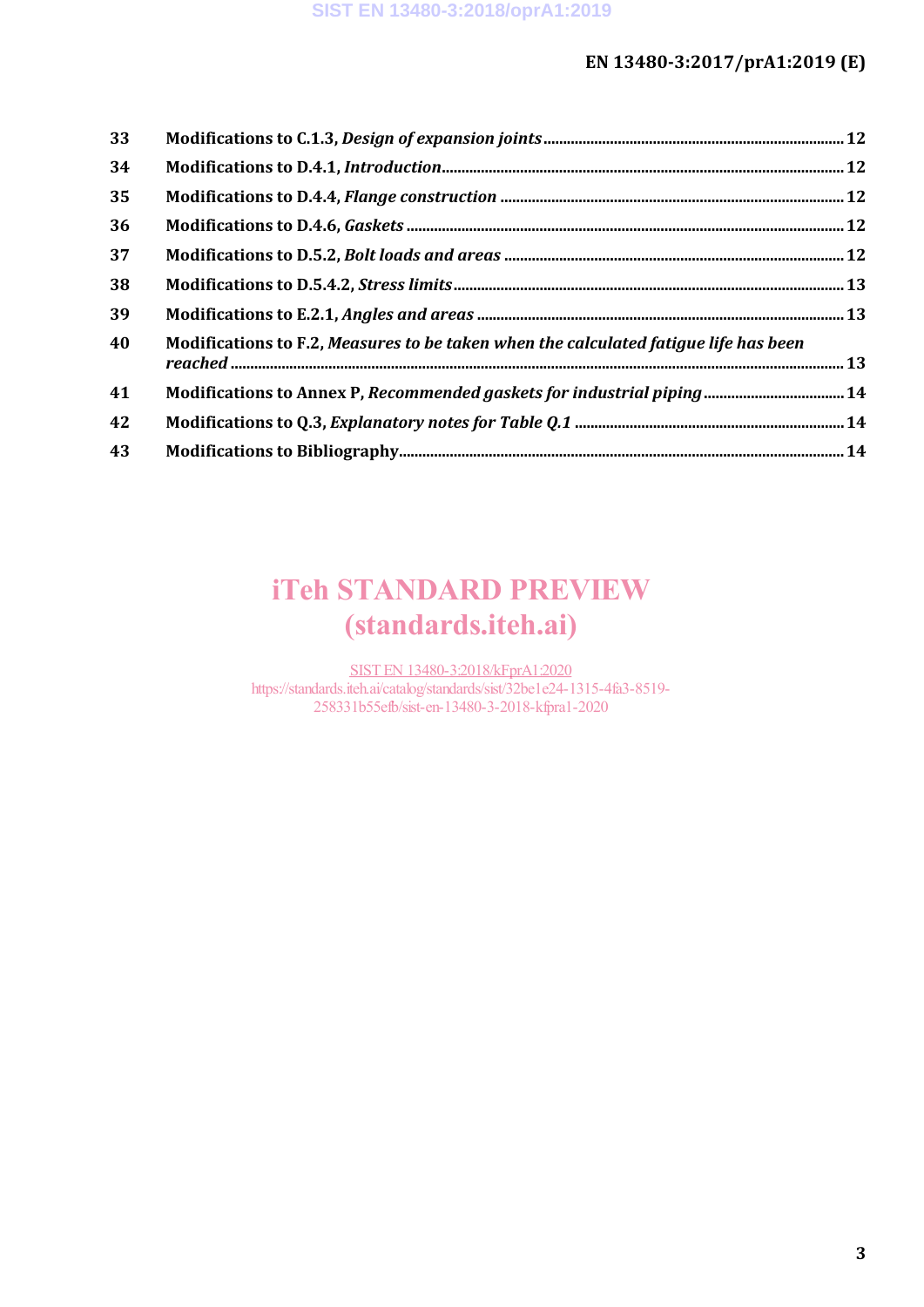#### **SIST EN 13480-3:2018/oprA1:2019**

#### **EN 13480-3:2017/prA1:2019 (E)**

#### **European foreword**

This document (EN 13480-3:2017/prA1:2019) has been prepared by Technical Committee CEN/TC 267 "Industrial piping and pipelines", the secretariat of which is held by AFNOR.

This document is currently submitted to the CEN Enquiry.

This document has been prepared under a mandate given to CEN by the European Commission and the European Free Trade Association, and supports essential requirements of EU Directive(s).

For relationship with EU Directive(s), see informative Annex ZA, which is an integral part of this document.

This document includes the text of the amendment itself. The amended/corrected pages of EN 13480-3:2017 will be published as Issue 2 of the European Standard.

# iTeh STANDARD PREVIEW (standards.iteh.ai)

SIST EN 13480-3:2018/kFprA1:2020 https://standards.iteh.ai/catalog/standards/sist/32be1e24-1315-4fa3-8519- 258331b55efb/sist-en-13480-3-2018-kfpra1-2020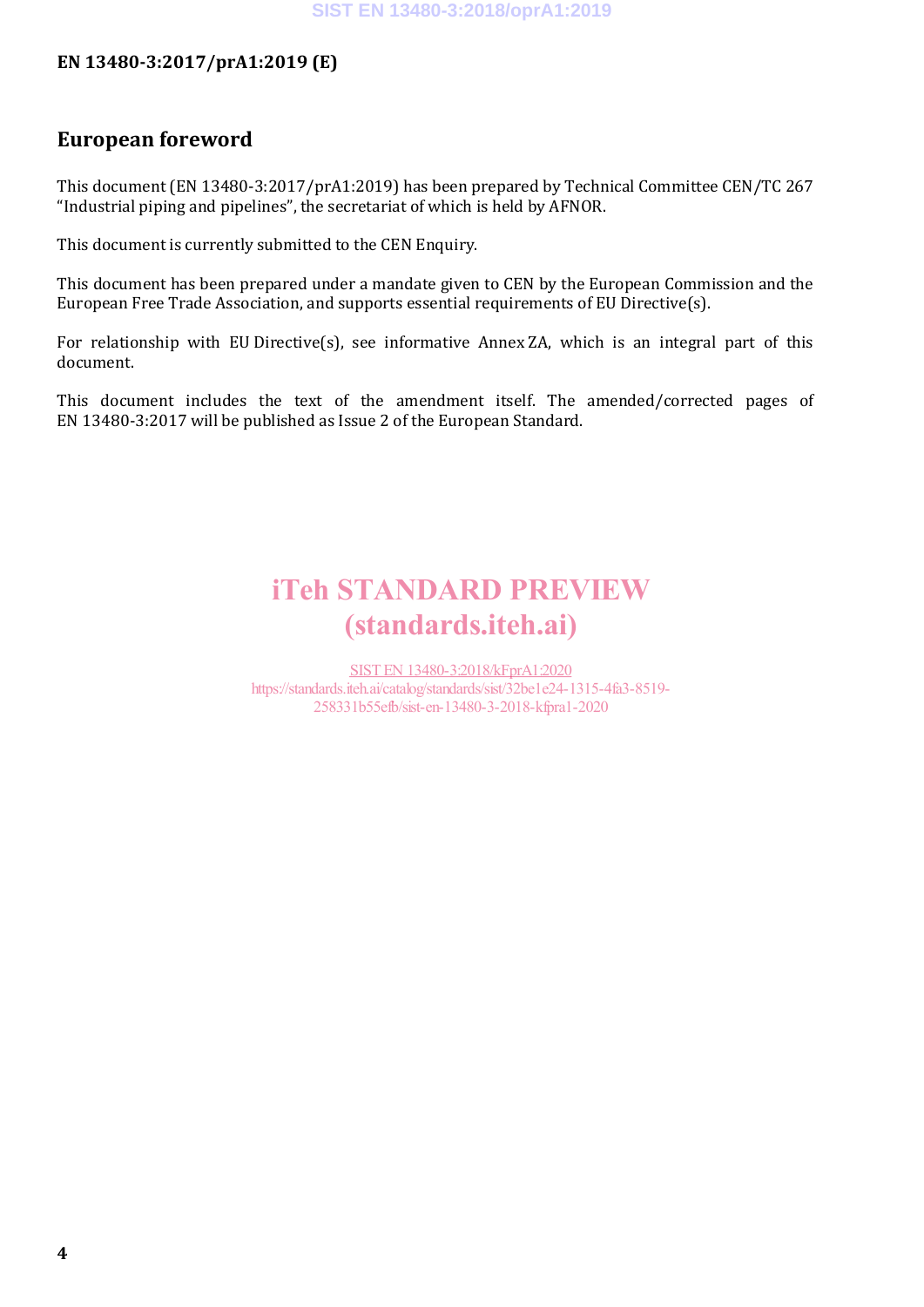#### **1 Modifications to** *European foreword*

#### *In the European foreword, 8th paragraph shall read as follows:*

"This European Standard is maintained by a working group (Maintenance Help Desk - MHD) whose scope of work is limited to corrections and interpretations related to EN 13480.".

#### **2 Modifications to Clause 2,** *Normative references*

*In Clause 2, the following normative reference shall be changed as follows:*

"EN 1591-1:2001+A1:2009, *Flanges and their joints — Design rules for gasketed circular flange connections — Part 1: Calculation method*".

#### **3 Modifications to 3.2,** *Symbols and units*

*In Table 3.2-1, the following lines shall read as follows:* "

| corrosion or erosion allowance (see Figure 4.3-1 and Figure 4.3-2)                                                     | mm |
|------------------------------------------------------------------------------------------------------------------------|----|
| absolute value of the negative tolerance taken from the material standard<br>(see Figure 4.3-1 and Figure 4.3-2)       | mm |
| thinning allowance for possible thinning during manufacturing process<br>(see Figure 4.3-1 and Figure 4.3-2)           | mm |
| analysis thickness of a component used for the check of the strength<br>(see Figure 4.3-1 and Figure 4.3-2)s. itch.ai) | mm |
| nominal thickness on drawings (see Figure 4.3-1 and Figure 4.3-2)                                                      | mm |
| ordered thickness (see Figure 4.3-1 and Figure 4.3-2) 463-8519-                                                        | mm |
|                                                                                                                        |    |

#### **4 Modifications to 4.2.3.4,** *Calculation pressure*

*The last indent of sub-clause 4.2.3.4 shall read as follows:*

"— compatible with the combination of  $TS_{max}$  with the pressure  $P(t_{max})$  where  $t_{max}$  is the maximum temperature under normal operating conditions.".

*NOTE 2 in sub-Clause 4.2.3.4 shall read as follows:*

"NOTE 2 If there is a condition where  $p_c = PS$  and  $t_c = TS$ , only this condition needs to be calculated.".

#### **5 Modifications to 4.3,** *Thickness*

*In sub-clause 4.3, the order of the 3rd and 4th paragraphs shall be inverted.*

#### **6 Modifications to 4.6,** *Dimensioning of piping components subject to pressure*

*In sub-clause 4.6, 3rd paragraph shall read as follows:*

"If the component under consideration is subjected to significant section moments resulting from connected piping, the rules of 12.4 shall apply.".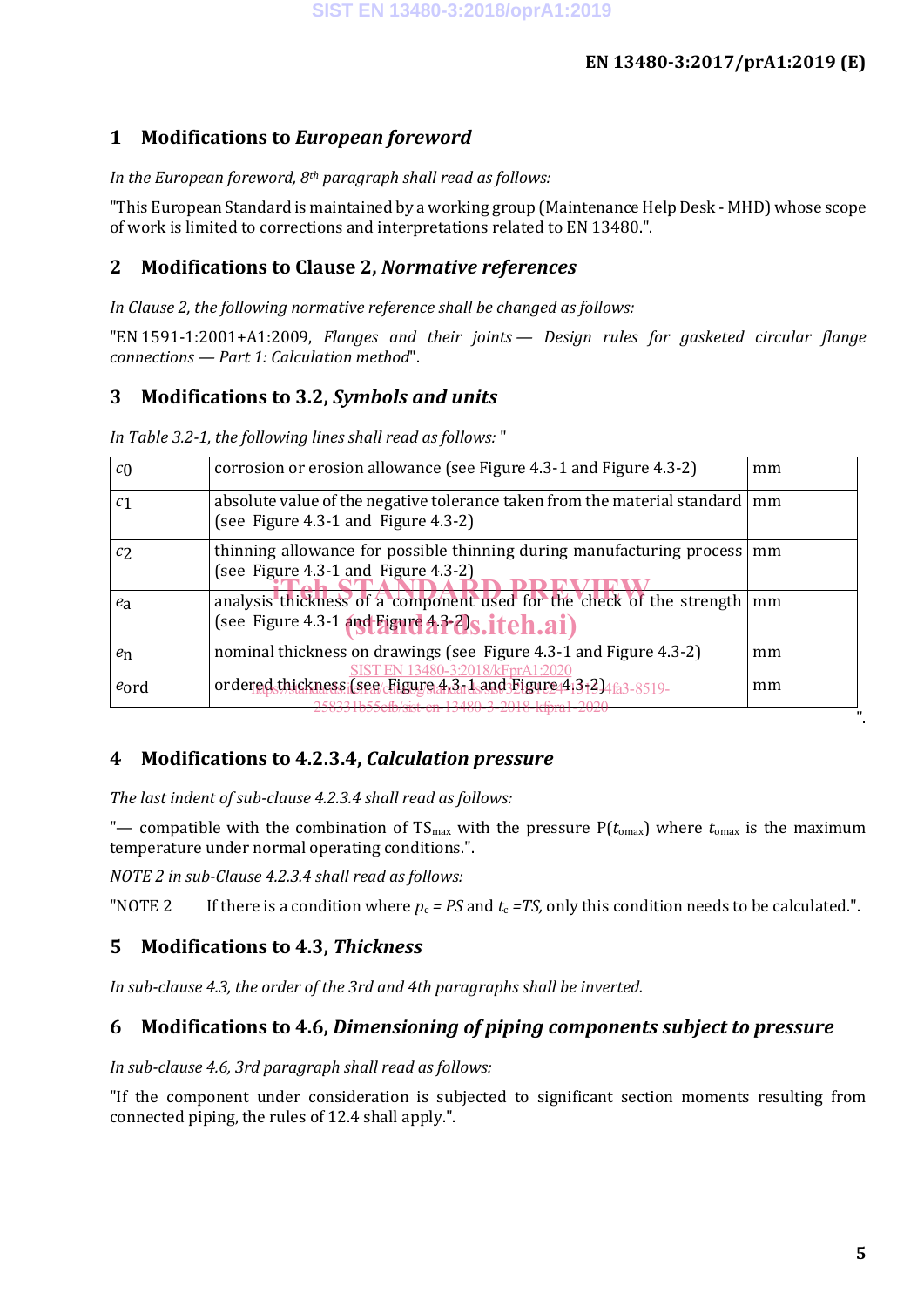#### **EN 13480-3:2017/prA1:2019 (E)**

#### **7 Modifications to 5.2.1,** *Steels other than austenitic steels*

#### *Sub-clause 5.2.1.2 shall read as follows:*

"The designer shall ensure that the nominal design stress *f*test under the proof test conditions, given in EN 13480-5, does not exceed 95 %  $R_{\text{eH}}$  or 95 %  $R_{\text{p0,2}}$  at specified test temperature.".

#### **8 Modifications to 5.2.4,** *Steels castings*

*Heading of sub-clause 5.4.2 shall read as follows:*

#### "**5.2.4.2 Test conditions**".

#### **9 Modifications to 5.2.5.1,** *General*

#### *The 1st paragraph of 5.2.5.1 shall read as follows:* "

"Steels with no specific control are those not possessing a test report 2.2, 3.1 or 3.2 in accordance with EN 10204, and shall only be used if permitted in the technical specification.".

#### **10 Modifications to 5.2.5.2,** *Design conditions*

#### *The 1st paragraph of 5.2.5.2 shall read as follows:*

"The design stress given in 5.2.1.1 and in 5.2.2.1 shall be divided by an additional safety factor which shall not be less than 1,2.". iTeh STANDARD PREVIEW

# **11 Modifications to 5.3.2.1,** *Design conditions* (standards.iteh.ai)

SIST EN 13480-3:2018/kFprA1:2020

*Table 5.3.2-1 shall read as follows:* " https://standards.iteh.ai/catalog/standards/sist/32be1e24-1315-4fa3-8519-

#### **Table 5.3.2-1 — Safety factor as a function of mean-creep-rupture strength related to time**

| Design lifetime <sup>a</sup>   | Without surveillance of creep<br>exhaustion <sup>c</sup> |                  | With surveillance of creep exhaustion $\epsilon$ |           |
|--------------------------------|----------------------------------------------------------|------------------|--------------------------------------------------|-----------|
| T[h]                           | Mechanical<br>property                                   | $Sf_{cr}$        | Mechanical<br>property                           | $Sf_{cr}$ |
| $10\,000 \leq T \leq 100\,000$ | $S_{R T t}$                                              | 1,5              | $S_{R\,T\,t}$                                    | 1,25      |
| 100000 < T < 200000            | $S_{R T t}$ <sup>d</sup>                                 | 1.5 <sup>d</sup> | $S_{R T t}$                                      | 1,25      |
|                                |                                                          |                  | $S_{R}$ 200 000 h t                              | 1,25      |
| $T = 200000$                   | $S_{R T t}$ <sup>d</sup>                                 | 1,5 <sup>d</sup> | $S_R$ 150 000 h t <sup>b</sup>                   | 1,35      |
|                                |                                                          |                  | $S_{R}$ 100 000 h t <sup>b</sup>                 | 1,5       |

<sup>a</sup> If the design lifetime is not specified, the mean creep rupture strength at 200 000 h shall be used with the associated *Sfcr*.

<sup>b</sup> Only in cases where the 200 000 h values are not specified in the material standards, the mean creep rupture strength at 150 000 h or 100 000 h shall be used for a design lifetime of 200 000 h with the associated *Sfcr*.

<sup>c</sup> Surveillance by means of non-destructive testing and/or additional calculations of creep damage,  $D_c$ .

<sup>d</sup> Allowed only if  $\frac{S_{R200000ht}}{S_{R200000} \ge 0.781}$  $S_{R100000ht}$ to ensure that 60 % of theoretical creep damage are not exceeded at

".

200 000 h.